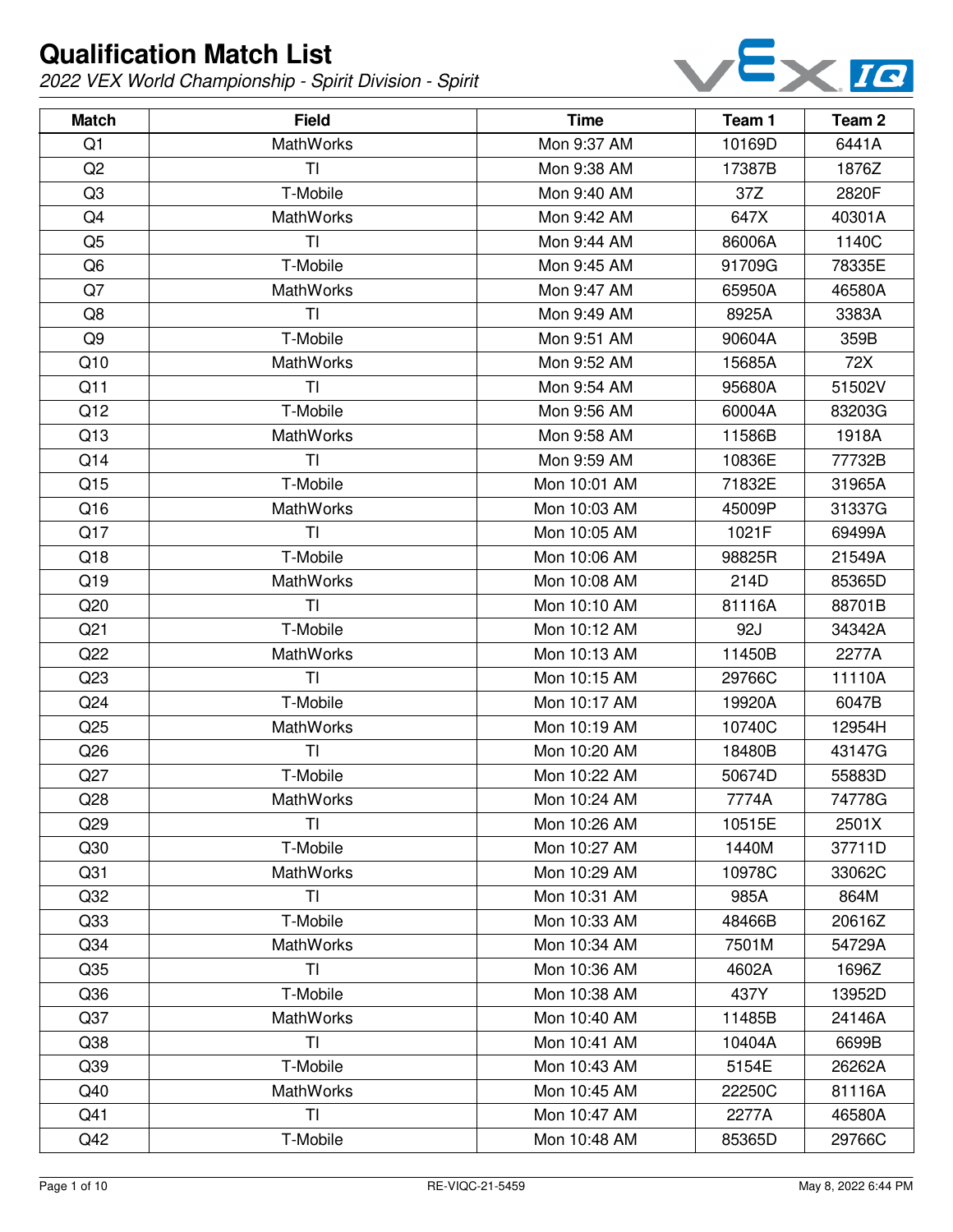

| <b>Match</b>    | <b>Field</b>     | <b>Time</b>  | Team 1 | Team 2 |
|-----------------|------------------|--------------|--------|--------|
| Q43             | <b>MathWorks</b> | Mon 10:50 AM | 51502V | 6441A  |
| Q44             | TI               | Mon 10:52 AM | 88701B | 65950A |
| Q45             | T-Mobile         | Mon 10:54 AM | 60004A | 11586B |
| Q46             | <b>MathWorks</b> | Mon 10:55 AM | 43147G | 78335E |
| Q47             | TI               | Mon 10:57 AM | 3383A  | 17387B |
| Q48             | T-Mobile         | Mon 10:59 AM | 72X    | 10836E |
| Q49             | MathWorks        | Mon 11:01 AM | 18480B | 10169D |
| Q50             | TI               | Mon 11:02 AM | 647X   | 1021F  |
| Q51             | T-Mobile         | Mon 11:04 AM | 37711D | 40301A |
| Q52             | <b>MathWorks</b> | Mon 11:06 AM | 20616Z | 91709G |
| Q53             | TI               | Mon 11:08 AM | 48466B | 7501M  |
| Q54             | T-Mobile         | Mon 11:09 AM | 1696Z  | 33062C |
| Q <sub>55</sub> | <b>MathWorks</b> | Mon 11:11 AM | 74778G | 11450B |
| Q56             | TI               | Mon 11:13 AM | 985A   | 10978C |
| Q57             | T-Mobile         | Mon 11:15 AM | 83203G | 24146A |
| Q58             | <b>MathWorks</b> | Mon 11:16 AM | 214D   | 11485B |
| Q59             | TI               | Mon 11:18 AM | 1876Z  | 22250C |
| Q60             | T-Mobile         | Mon 11:20 AM | 7774A  | 95680A |
| Q61             | <b>MathWorks</b> | Mon 11:22 AM | 359B   | 2820F  |
| Q62             | TI               | Mon 11:23 AM | 6699B  | 50674D |
| Q63             | T-Mobile         | Mon 11:25 AM | 21549A | 86006A |
| Q64             | <b>MathWorks</b> | Mon 11:27 AM | 54729A | 10740C |
| Q65             | TI               | Mon 11:29 AM | 69499A | 15685A |
| Q66             | T-Mobile         | Mon 11:30 AM | 1140C  | 12954H |
| Q67             | <b>MathWorks</b> | Mon 11:32 AM | 437Y   | 5154E  |
| Q68             | T <sub>l</sub>   | Mon 11:34 AM | 45009P | 37Z    |
| Q69             | T-Mobile         | Mon 11:36 AM | 13952D | 4602A  |
| Q70             | MathWorks        | Mon 11:37 AM | 90604A | 1440M  |
| Q71             | ΤI               | Mon 11:39 AM | 31337G | 71832E |
| Q72             | T-Mobile         | Mon 11:41 AM | 10404A | 92J    |
| Q73             | <b>MathWorks</b> | Mon 11:43 AM | 1918A  | 10515E |
| Q74             | TI               | Mon 11:44 AM | 11110A | 864M   |
| Q75             | T-Mobile         | Mon 11:46 AM | 8925A  | 19920A |
| Q76             | <b>MathWorks</b> | Mon 11:48 AM | 6047B  | 55883D |
| Q77             | <b>TI</b>        | Mon 11:50 AM | 2501X  | 34342A |
| Q78             | T-Mobile         | Mon 11:51 AM | 26262A | 98825R |
| Q79             | <b>MathWorks</b> | Mon 11:53 AM | 31965A | 77732B |
| Q80             | <b>TI</b>        | Mon 1:00 PM  | 3383A  | 81116A |
| Q81             | T-Mobile         | Mon 1:01 PM  | 11450B | 48466B |
| Q82             | <b>MathWorks</b> | Mon 1:03 PM  | 6441A  | 11485B |
| Q83             | <b>TI</b>        | Mon 1:05 PM  | 72X    | 985A   |
| Q84             | T-Mobile         | Mon 1:07 PM  | 1696Z  | 2277A  |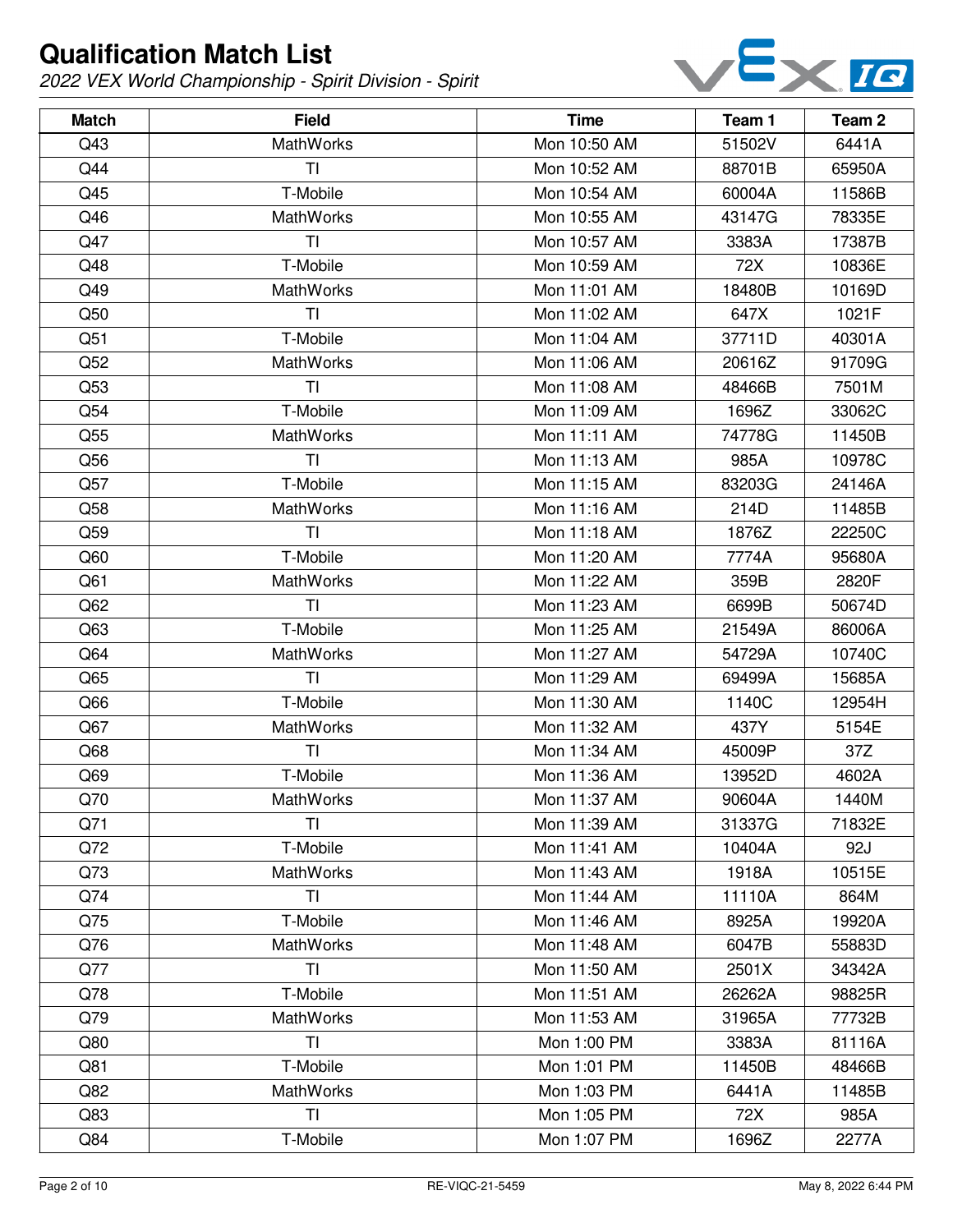

| <b>Match</b> | <b>Field</b>     | <b>Time</b> | Team 1 | Team 2 |
|--------------|------------------|-------------|--------|--------|
| Q85          | <b>MathWorks</b> | Mon 1:08 PM | 46580A | 85365D |
| Q86          | TI               | Mon 1:10 PM | 29766C | 20616Z |
| Q87          | T-Mobile         | Mon 1:12 PM | 65950A | 6699B  |
| Q88          | <b>MathWorks</b> | Mon 1:14 PM | 13952D | 214D   |
| Q89          | <b>TI</b>        | Mon 1:15 PM | 7501M  | 10978C |
| Q90          | T-Mobile         | Mon 1:17 PM | 10740C | 1440M  |
| Q91          | <b>MathWorks</b> | Mon 1:19 PM | 83203G | 10404A |
| Q92          | TI               | Mon 1:21 PM | 33062C | 31337G |
| Q93          | T-Mobile         | Mon 1:22 PM | 50674D | 51502V |
| Q94          | <b>MathWorks</b> | Mon 1:24 PM | 12954H | 1876Z  |
| Q95          | TI               | Mon 1:26 PM | 10836E | 22250C |
| Q96          | T-Mobile         | Mon 1:28 PM | 21549A | 17387B |
| Q97          | <b>MathWorks</b> | Mon 1:29 PM | 8925A  | 60004A |
| Q98          | TI               | Mon 1:31 PM | 71832E | 10169D |
| Q99          | T-Mobile         | Mon 1:33 PM | 43147G | 437Y   |
| Q100         | <b>MathWorks</b> | Mon 1:35 PM | 359B   | 6047B  |
| Q101         | TI               | Mon 1:36 PM | 55883D | 19920A |
| Q102         | T-Mobile         | Mon 1:38 PM | 2501X  | 647X   |
| Q103         | <b>MathWorks</b> | Mon 1:40 PM | 1918A  | 4602A  |
| Q104         | TI               | Mon 1:42 PM | 69499A | 86006A |
| Q105         | T-Mobile         | Mon 1:43 PM | 15685A | 37711D |
| Q106         | <b>MathWorks</b> | Mon 1:45 PM | 10515E | 92J    |
| Q107         | TI               | Mon 1:47 PM | 95680A | 1021F  |
| Q108         | T-Mobile         | Mon 1:49 PM | 26262A | 54729A |
| Q109         | MathWorks        | Mon 1:50 PM | 5154E  | 88701B |
| Q110         | T <sub>l</sub>   | Mon 1:52 PM | 40301A | 31965A |
| Q111         | T-Mobile         | Mon 1:54 PM | 74778G | 18480B |
| Q112         | MathWorks        | Mon 1:56 PM | 37Z    | 90604A |
| Q113         | ΤI               | Mon 1:57 PM | 78335E | 45009P |
| Q114         | T-Mobile         | Mon 1:59 PM | 24146A | 98825R |
| Q115         | <b>MathWorks</b> | Mon 2:01 PM | 864M   | 2820F  |
| Q116         | TI               | Mon 2:03 PM | 11586B | 11110A |
| Q117         | T-Mobile         | Mon 2:04 PM | 77732B | 91709G |
| Q118         | <b>MathWorks</b> | Mon 2:06 PM | 34342A | 1140C  |
| Q119         | TI               | Mon 2:08 PM | 7774A  | 437Y   |
| Q120         | T-Mobile         | Mon 2:10 PM | 85365D | 60004A |
| Q121         | <b>MathWorks</b> | Mon 2:11 PM | 46580A | 2501X  |
| Q122         | <b>TI</b>        | Mon 2:13 PM | 55883D | 33062C |
| Q123         | T-Mobile         | Mon 2:15 PM | 11450B | 43147G |
| Q124         | <b>MathWorks</b> | Mon 2:17 PM | 6441A  | 1918A  |
| Q125         | TI               | Mon 2:18 PM | 81116A | 1440M  |
| Q126         | T-Mobile         | Mon 2:20 PM | 69499A | 29766C |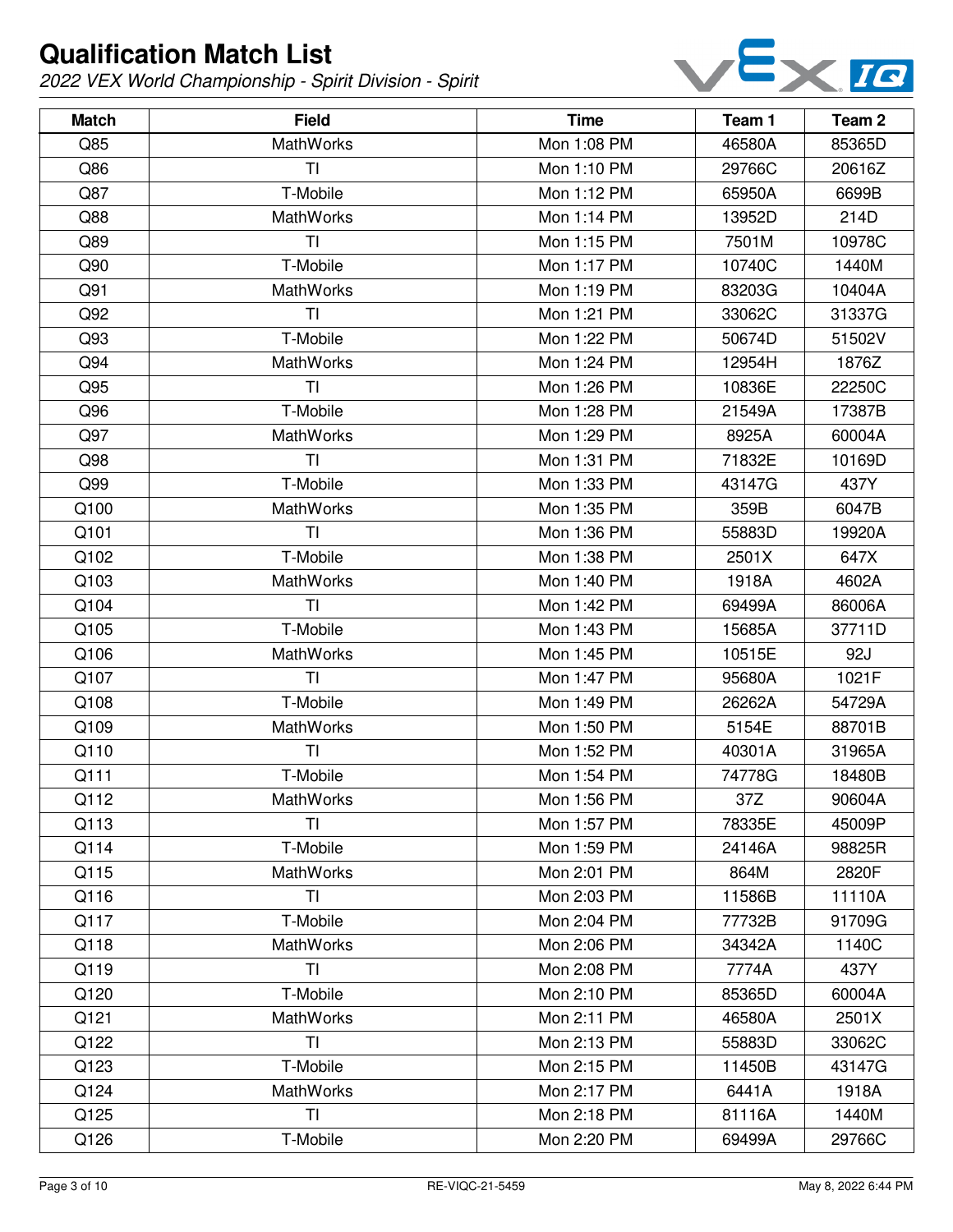

| <b>Match</b> | <b>Field</b>     | <b>Time</b> | Team 1 | Team <sub>2</sub> |
|--------------|------------------|-------------|--------|-------------------|
| Q127         | MathWorks        | Mon 2:22 PM | 86006A | 6699B             |
| Q128         | TI               | Mon 2:24 PM | 10978C | 48466B            |
| Q129         | T-Mobile         | Mon 2:25 PM | 10169D | 985A              |
| Q130         | <b>MathWorks</b> | Mon 2:27 PM | 74778G | 1696Z             |
| Q131         | TI               | Mon 2:29 PM | 214D   | 5154E             |
| Q132         | T-Mobile         | Mon 2:31 PM | 2277A  | 50674D            |
| Q133         | <b>MathWorks</b> | Mon 2:32 PM | 65950A | 45009P            |
| Q134         | TI               | Mon 2:34 PM | 1876Z  | 7501M             |
| Q135         | T-Mobile         | Mon 2:36 PM | 20616Z | 11586B            |
| Q136         | MathWorks        | Mon 2:38 PM | 77732B | 24146A            |
| Q137         | <b>TI</b>        | Mon 2:39 PM | 34342A | 88701B            |
| Q138         | T-Mobile         | Mon 2:41 PM | 31965A | 12954H            |
| Q139         | <b>MathWorks</b> | Mon 2:43 PM | 15685A | 359B              |
| Q140         | TI               | Mon 2:45 PM | 4602A  | 1021F             |
| Q141         | T-Mobile         | Mon 2:46 PM | 92J    | 72X               |
| Q142         | MathWorks        | Mon 2:48 PM | 1140C  | 3383A             |
| Q143         | TI               | Mon 2:50 PM | 51502V | 10515E            |
| Q144         | T-Mobile         | Mon 2:52 PM | 78335E | 37Z               |
| Q145         | MathWorks        | Mon 2:53 PM | 22250C | 71832E            |
| Q146         | TI               | Mon 2:55 PM | 54729A | 10404A            |
| Q147         | T-Mobile         | Mon 2:57 PM | 11485B | 11110A            |
| Q148         | MathWorks        | Mon 2:59 PM | 40301A | 31337G            |
| Q149         | TI               | Mon 3:00 PM | 19920A | 7774A             |
| Q150         | T-Mobile         | Mon 3:02 PM | 91709G | 83203G            |
| Q151         | <b>MathWorks</b> | Mon 3:04 PM | 6047B  | 17387B            |
| Q152         | TI               | Mon 3:06 PM | 21549A | 90604A            |
| Q153         | T-Mobile         | Mon 3:07 PM | 10740C | 95680A            |
| Q154         | MathWorks        | Mon 3:09 PM | 18480B | 8925A             |
| Q155         | TI               | Mon 3:11 PM | 98825R | 10836E            |
| Q156         | T-Mobile         | Mon 3:13 PM | 864M   | 13952D            |
| Q157         | MathWorks        | Mon 3:14 PM | 37711D | 26262A            |
| Q158         | TI               | Mon 3:16 PM | 2820F  | 647X              |
| Q159         | T-Mobile         | Mon 3:18 PM | 55883D | 74778G            |
| Q160         | <b>MathWorks</b> | Mon 3:20 PM | 24146A | 50674D            |
| Q161         | TI               | Mon 3:21 PM | 2501X  | 1918A             |
| Q162         | T-Mobile         | Mon 3:23 PM | 51502V | 10978C            |
| Q163         | <b>MathWorks</b> | Mon 3:25 PM | 437Y   | 7501M             |
| Q164         | <b>TI</b>        | Mon 3:27 PM | 43147G | 1696Z             |
| Q165         | T-Mobile         | Mon 3:28 PM | 37Z    | 11450B            |
| Q166         | MathWorks        | Mon 3:30 PM | 10404A | 85365D            |
| Q167         | TI               | Mon 3:32 PM | 31337G | 5154E             |
| Q168         | T-Mobile         | Mon 3:34 PM | 72X    | 3383A             |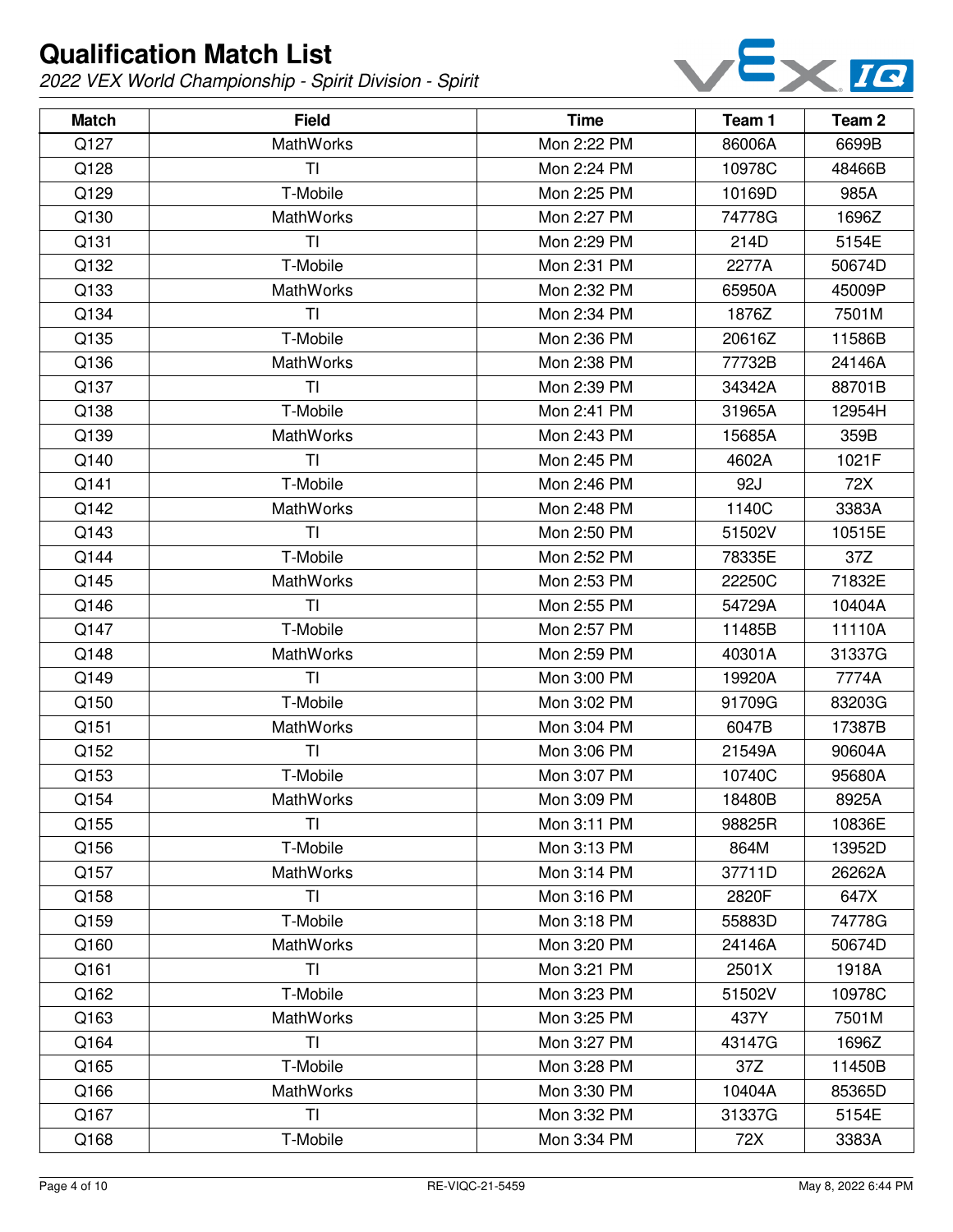

| <b>Match</b> | <b>Field</b>     | <b>Time</b> | Team 1 | Team 2 |
|--------------|------------------|-------------|--------|--------|
| Q169         | MathWorks        | Mon 3:35 PM | 4602A  | 69499A |
| Q170         | ΤI               | Mon 3:37 PM | 17387B | 65950A |
| Q171         | T-Mobile         | Mon 3:39 PM | 6047B  | 54729A |
| Q172         | MathWorks        | Mon 3:41 PM | 33062C | 11586B |
| Q173         | ΤI               | Mon 3:42 PM | 11485B | 21549A |
| Q174         | T-Mobile         | Mon 3:44 PM | 1021F  | 29766C |
| Q175         | <b>MathWorks</b> | Mon 3:46 PM | 13952D | 46580A |
| Q176         | <b>TI</b>        | Mon 3:48 PM | 10515E | 78335E |
| Q177         | T-Mobile         | Mon 3:49 PM | 10169D | 31965A |
| Q178         | <b>MathWorks</b> | Mon 3:51 PM | 1440M  | 647X   |
| Q179         | TI               | Mon 3:53 PM | 1140C  | 37711D |
| Q180         | T-Mobile         | Mon 3:55 PM | 81116A | 90604A |
| Q181         | MathWorks        | Mon 3:56 PM | 83203G | 985A   |
| Q182         | TI               | Mon 3:58 PM | 71832E | 60004A |
| Q183         | T-Mobile         | Mon 4:00 PM | 88701B | 20616Z |
| Q184         | MathWorks        | Mon 4:02 PM | 10836E | 359B   |
| Q185         | TI               | Mon 4:03 PM | 22250C | 214D   |
| Q186         | T-Mobile         | Mon 4:05 PM | 6441A  | 98825R |
| Q187         | MathWorks        | Mon 4:07 PM | 2820F  | 26262A |
| Q188         | TI               | Mon 4:09 PM | 77732B | 34342A |
| Q189         | T-Mobile         | Mon 4:10 PM | 6699B  | 8925A  |
| Q190         | MathWorks        | Mon 4:12 PM | 864M   | 10740C |
| Q191         | TI               | Mon 4:14 PM | 92J    | 19920A |
| Q192         | T-Mobile         | Mon 4:16 PM | 2277A  | 95680A |
| Q193         | MathWorks        | Mon 4:17 PM | 48466B | 18480B |
| Q194         | TI               | Mon 4:19 PM | 40301A | 7774A  |
| Q195         | T-Mobile         | Mon 4:21 PM | 12954H | 15685A |
| Q196         | MathWorks        | Mon 4:23 PM | 11110A | 91709G |
| Q197         | TI               | Mon 4:24 PM | 1876Z  | 86006A |
| Q198         | T-Mobile         | Mon 4:26 PM | 45009P | 10978C |
| Q199         | MathWorks        | Mon 4:28 PM | 74778G | 4602A  |
| Q200         | TI               | Mon 4:30 PM | 50674D | 1696Z  |
| Q201         | T-Mobile         | Mon 4:31 PM | 31337G | 6047B  |
| Q202         | <b>MathWorks</b> | Mon 4:33 PM | 985A   | 29766C |
| Q203         | TI               | Mon 4:35 PM | 72X    | 1140C  |
| Q204         | T-Mobile         | Mon 4:37 PM | 78335E | 5154E  |
| Q205         | MathWorks        | Mon 4:38 PM | 11450B | 55883D |
| Q206         | <b>TI</b>        | Mon 4:40 PM | 69499A | 43147G |
| Q207         | T-Mobile         | Mon 4:42 PM | 65950A | 2501X  |
| Q208         | MathWorks        | Mon 4:44 PM | 37Z    | 10515E |
| Q209         | TI               | Mon 4:45 PM | 60004A | 17387B |
| Q210         | T-Mobile         | Mon 4:47 PM | 7501M  | 2820F  |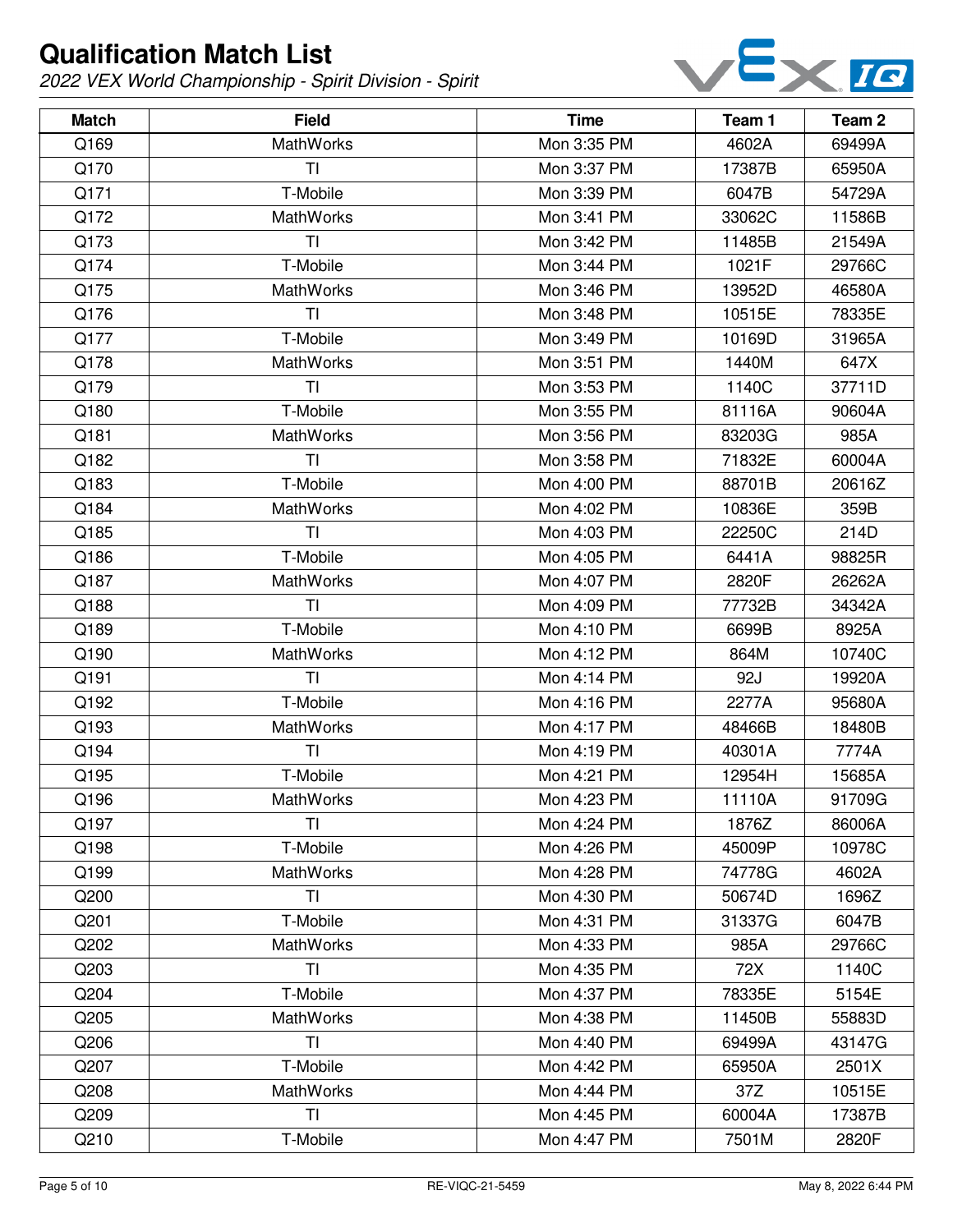

| <b>Match</b> | <b>Field</b>     | <b>Time</b> | Team 1 | Team <sub>2</sub> |
|--------------|------------------|-------------|--------|-------------------|
| Q211         | <b>MathWorks</b> | Mon 4:49 PM | 81116A | 437Y              |
| Q212         | TI               | Mon 4:51 PM | 647X   | 214D              |
| Q213         | T-Mobile         | Mon 4:52 PM | 88701B | 22250C            |
| Q214         | <b>MathWorks</b> | Mon 4:54 PM | 37711D | 6441A             |
| Q215         | TI               | Mon 4:56 PM | 1021F  | 48466B            |
| Q216         | T-Mobile         | Mon 4:58 PM | 11110A | 10740C            |
| Q217         | <b>MathWorks</b> | Mon 4:59 PM | 10836E | 40301A            |
| Q218         | TI               | Mon 5:01 PM | 95680A | 15685A            |
| Q219         | T-Mobile         | Mon 5:03 PM | 91709G | 18480B            |
| Q220         | <b>MathWorks</b> | Mon 5:05 PM | 46580A | 7774A             |
| Q221         | TI               | Mon 5:06 PM | 31965A | 86006A            |
| Q222         | T-Mobile         | Mon 5:08 PM | 34342A | 90604A            |
| Q223         | <b>MathWorks</b> | Mon 5:10 PM | 92J    | 1876Z             |
| Q224         | TI               | Mon 5:12 PM | 24146A | 1918A             |
| Q225         | T-Mobile         | Mon 5:13 PM | 20616Z | 51502V            |
| Q226         | <b>MathWorks</b> | Mon 5:15 PM | 98825R | 83203G            |
| Q227         | <b>TI</b>        | Mon 5:17 PM | 19920A | 864M              |
| Q228         | T-Mobile         | Mon 5:19 PM | 2277A  | 10404A            |
| Q229         | <b>MathWorks</b> | Mon 5:20 PM | 85365D | 21549A            |
| Q230         | TI               | Mon 5:22 PM | 54729A | 71832E            |
| Q231         | T-Mobile         | Mon 5:24 PM | 6699B  | 13952D            |
| Q232         | <b>MathWorks</b> | Mon 5:26 PM | 77732B | 45009P            |
| Q233         | TI               | Mon 5:27 PM | 359B   | 10169D            |
| Q234         | T-Mobile         | Mon 5:29 PM | 8925A  | 11485B            |
| Q235         | <b>MathWorks</b> | Mon 5:31 PM | 3383A  | 33062C            |
| Q236         | TI               | Mon 5:33 PM | 11586B | 1440M             |
| Q237         | T-Mobile         | Mon 5:34 PM | 12954H | 26262A            |
| Q238         | MathWorks        | Mon 5:36 PM | 60004A | 81116A            |
| Q239         | TI               | Mon 5:38 PM | 10978C | 46580A            |
| Q240         | T-Mobile         | Mon 5:40 PM | 86006A | 1696Z             |
| Q241         | <b>MathWorks</b> | Mon 5:41 PM | 11110A | 65950A            |
| Q242         | TI               | Mon 5:43 PM | 1021F  | 1140C             |
| Q243         | T-Mobile         | Mon 5:45 PM | 31337G | 91709G            |
| Q244         | <b>MathWorks</b> | Mon 5:47 PM | 51502V | 69499A            |
| Q245         | TI               | Mon 5:48 PM | 98825R | 2501X             |
| Q246         | T-Mobile         | Mon 5:50 PM | 1918A  | 34342A            |
| Q247         | <b>MathWorks</b> | Mon 5:52 PM | 6047B  | 864M              |
| Q248         | TI               | Mon 5:54 PM | 24146A | 11450B            |
| Q249         | T-Mobile         | Mon 5:55 PM | 29766C | 37Z               |
| Q250         | <b>MathWorks</b> | Mon 5:57 PM | 2820F  | 985A              |
| Q251         | TI               | Mon 5:59 PM | 6699B  | 7774A             |
| Q252         | T-Mobile         | Mon 6:01 PM | 5154E  | 20616Z            |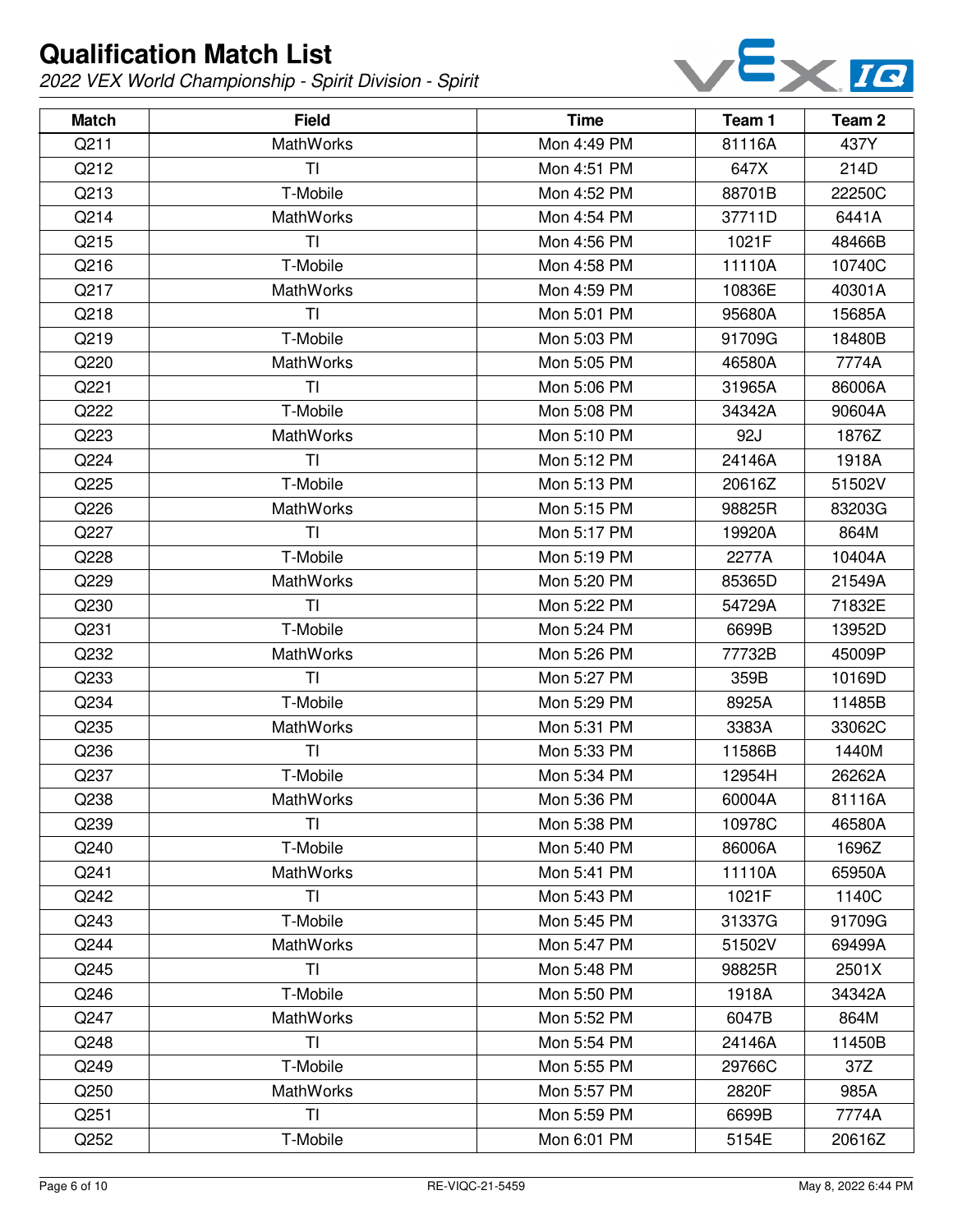

| <b>Match</b> | <b>Field</b>     | <b>Time</b> | Team 1 | Team 2 |
|--------------|------------------|-------------|--------|--------|
| Q253         | <b>MathWorks</b> | Mon 6:02 PM | 85365D | 95680A |
| Q254         | TI               | Mon 6:04 PM | 33062C | 10836E |
| Q255         | T-Mobile         | Mon 6:06 PM | 2277A  | 77732B |
| Q256         | <b>MathWorks</b> | Mon 6:08 PM | 71832E | 72X    |
| Q257         | <b>TI</b>        | Mon 6:09 PM | 1876Z  | 31965A |
| Q258         | T-Mobile         | Mon 6:11 PM | 359B   | 8925A  |
| Q259         | <b>MathWorks</b> | Mon 6:13 PM | 15685A | 50674D |
| Q260         | TI               | Mon 6:15 PM | 1440M  | 40301A |
| Q261         | T-Mobile         | Mon 6:16 PM | 11586B | 13952D |
| Q262         | <b>MathWorks</b> | Mon 6:18 PM | 10515E | 83203G |
| Q263         | TI               | Mon 6:20 PM | 437Y   | 11485B |
| Q264         | T-Mobile         | Mon 6:22 PM | 88701B | 55883D |
| Q265         | <b>MathWorks</b> | Mon 6:23 PM | 45009P | 54729A |
| Q266         | TI               | Mon 6:25 PM | 18480B | 37711D |
| Q267         | T-Mobile         | Mon 6:27 PM | 48466B | 647X   |
| Q268         | <b>MathWorks</b> | Mon 6:29 PM | 26262A | 22250C |
| Q269         | TI               | Mon 6:30 PM | 74778G | 92J    |
| Q270         | T-Mobile         | Mon 6:32 PM | 90604A | 4602A  |
| Q271         | <b>MathWorks</b> | Mon 6:34 PM | 17387B | 78335E |
| Q272         | TI               | Mon 6:36 PM | 7501M  | 12954H |
| Q273         | T-Mobile         | Mon 6:37 PM | 3383A  | 43147G |
| Q274         | <b>MathWorks</b> | Mon 6:39 PM | 10404A | 21549A |
| Q275         | <b>TI</b>        | Mon 6:41 PM | 10740C | 214D   |
| Q276         | T-Mobile         | Mon 6:43 PM | 19920A | 10169D |
| Q277         | MathWorks        | Mon 6:44 PM | 6441A  | 2277A  |
| Q278         | TI               | Tue 8:15 AM | 91709G | 86006A |
| Q279         | T-Mobile         | Tue 8:16 AM | 50674D | 77732B |
| Q280         | MathWorks        | Tue 8:18 AM | 29766C | 6047B  |
| Q281         | ΤI               | Tue 8:20 AM | 31337G | 10515E |
| Q282         | T-Mobile         | Tue 8:22 AM | 60004A | 11110A |
| Q283         | <b>MathWorks</b> | Tue 8:24 AM | 11485B | 13952D |
| Q284         | TI               | Tue 8:26 AM | 46580A | 359B   |
| Q285         | T-Mobile         | Tue 8:27 AM | 1696Z  | 6699B  |
| Q286         | <b>MathWorks</b> | Tue 8:29 AM | 1140C  | 88701B |
| Q287         | TI               | Tue 8:31 AM | 22250C | 45009P |
| Q288         | T-Mobile         | Tue 8:33 AM | 26262A | 83203G |
| Q289         | <b>MathWorks</b> | Tue 8:35 AM | 7774A  | 647X   |
| Q290         | <b>TI</b>        | Tue 8:37 AM | 17387B | 864M   |
| Q291         | T-Mobile         | Tue 8:38 AM | 985A   | 1876Z  |
| Q292         | <b>MathWorks</b> | Tue 8:40 AM | 43147G | 55883D |
| Q293         | TI               | Tue 8:42 AM | 98825R | 15685A |
| Q294         | T-Mobile         | Tue 8:44 AM | 69499A | 74778G |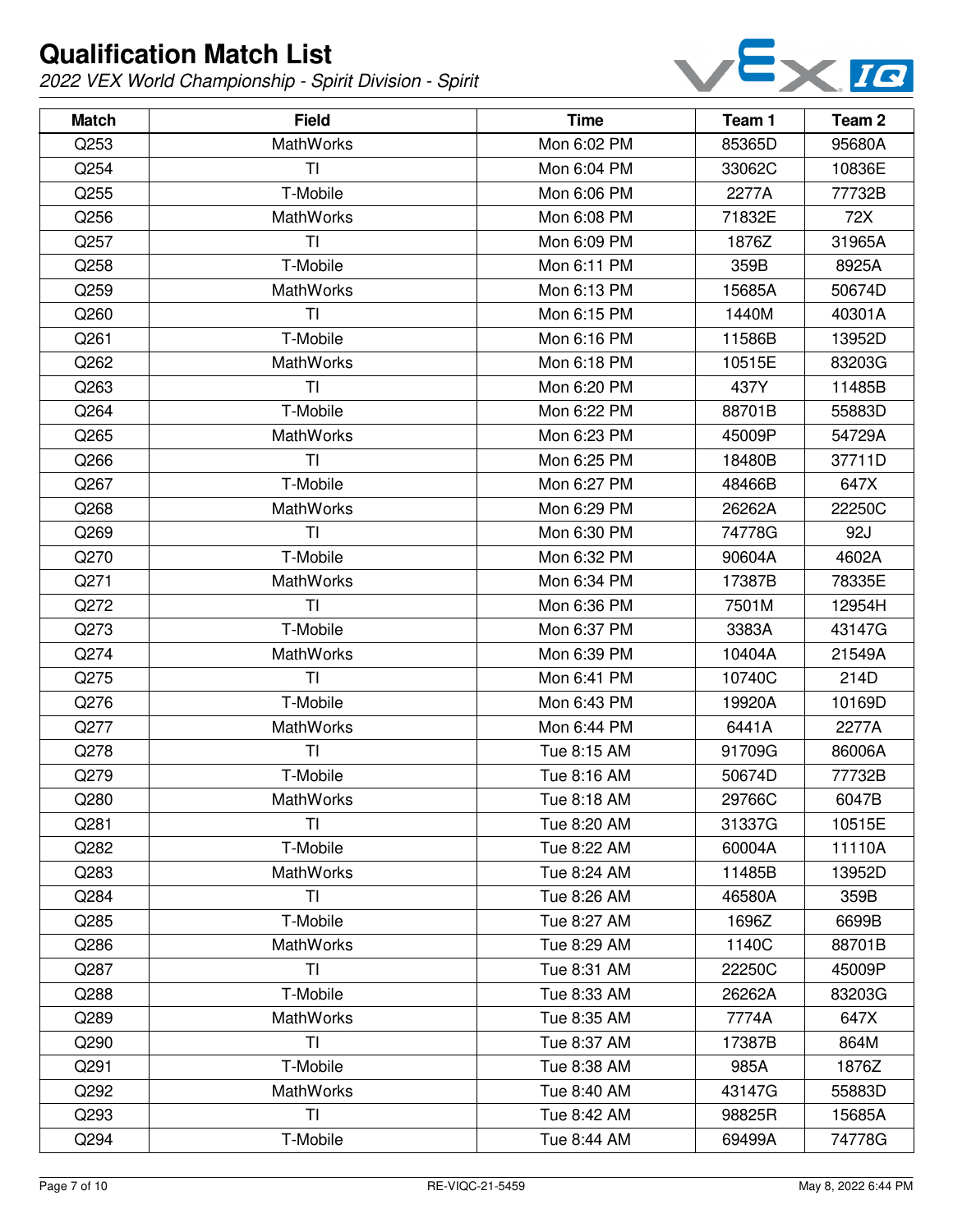

| <b>Match</b> | <b>Field</b>     | <b>Time</b>  | Team 1 | Team 2 |
|--------------|------------------|--------------|--------|--------|
| Q295         | <b>MathWorks</b> | Tue 8:46 AM  | 40301A | 11450B |
| Q296         | TI               | Tue 8:48 AM  | 10740C | 51502V |
| Q297         | T-Mobile         | Tue 8:49 AM  | 1440M  | 214D   |
| Q298         | <b>MathWorks</b> | Tue 8:51 AM  | 2820F  | 10404A |
| Q299         | TI               | Tue 8:53 AM  | 37711D | 12954H |
| Q300         | T-Mobile         | Tue 8:55 AM  | 10836E | 437Y   |
| Q301         | <b>MathWorks</b> | Tue 8:57 AM  | 21549A | 95680A |
| Q302         | TI               | Tue 8:59 AM  | 11586B | 65950A |
| Q303         | T-Mobile         | Tue 9:00 AM  | 10169D | 81116A |
| Q304         | <b>MathWorks</b> | Tue 9:02 AM  | 3383A  | 1021F  |
| Q305         | TI               | Tue 9:04 AM  | 5154E  | 7501M  |
| Q306         | T-Mobile         | Tue 9:06 AM  | 1918A  | 85365D |
| Q307         | <b>MathWorks</b> | Tue 9:08 AM  | 2501X  | 19920A |
| Q308         | TI               | Tue 9:10 AM  | 10978C | 8925A  |
| Q309         | T-Mobile         | Tue 9:11 AM  | 31965A | 92J    |
| Q310         | <b>MathWorks</b> | Tue 9:13 AM  | 78335E | 72X    |
| Q311         | TI               | Tue 9:15 AM  | 24146A | 18480B |
| Q312         | T-Mobile         | Tue 9:17 AM  | 34342A | 4602A  |
| Q313         | <b>MathWorks</b> | Tue 9:19 AM  | 33062C | 20616Z |
| Q314         | TI               | Tue 9:21 AM  | 90604A | 71832E |
| Q315         | T-Mobile         | Tue 9:22 AM  | 54729A | 37Z    |
| Q316         | <b>MathWorks</b> | Tue 9:24 AM  | 48466B | 6441A  |
| Q317         | <b>TI</b>        | Tue 9:26 AM  | 11485B | 26262A |
| Q318         | T-Mobile         | Tue 9:28 AM  | 12954H | 77732B |
| Q319         | <b>MathWorks</b> | Tue 9:30 AM  | 7774A  | 1876Z  |
| Q320         | TI               | Tue 9:32 AM  | 95680A | 2820F  |
| Q321         | T-Mobile         | Tue 9:33 AM  | 1696Z  | 46580A |
| Q322         | MathWorks        | Tue 9:35 AM  | 45009P | 11586B |
| Q323         | TI               | Tue 9:37 AM  | 29766C | 15685A |
| Q324         | T-Mobile         | Tue 9:39 AM  | 11450B | 65950A |
| Q325         | <b>MathWorks</b> | Tue 9:41 AM  | 31337G | 10836E |
| Q326         | TI               | Tue 9:43 AM  | 13952D | 10515E |
| Q327         | T-Mobile         | Tue 9:44 AM  | 437Y   | 17387B |
| Q328         | <b>MathWorks</b> | Tue 9:46 AM  | 83203G | 2277A  |
| Q329         | TI               | Tue 9:48 AM  | 7501M  | 78335E |
| Q330         | T-Mobile         | Tue 9:50 AM  | 10978C | 18480B |
| Q331         | <b>MathWorks</b> | Tue 9:52 AM  | 88701B | 6699B  |
| Q332         | T <sub>l</sub>   | Tue 9:54 AM  | 20616Z | 34342A |
| Q333         | T-Mobile         | Tue 9:55 AM  | 31965A | 10404A |
| Q334         | <b>MathWorks</b> | Tue 9:57 AM  | 19920A | 69499A |
| Q335         | TI               | Tue 9:59 AM  | 50674D | 6047B  |
| Q336         | T-Mobile         | Tue 10:01 AM | 91709G | 5154E  |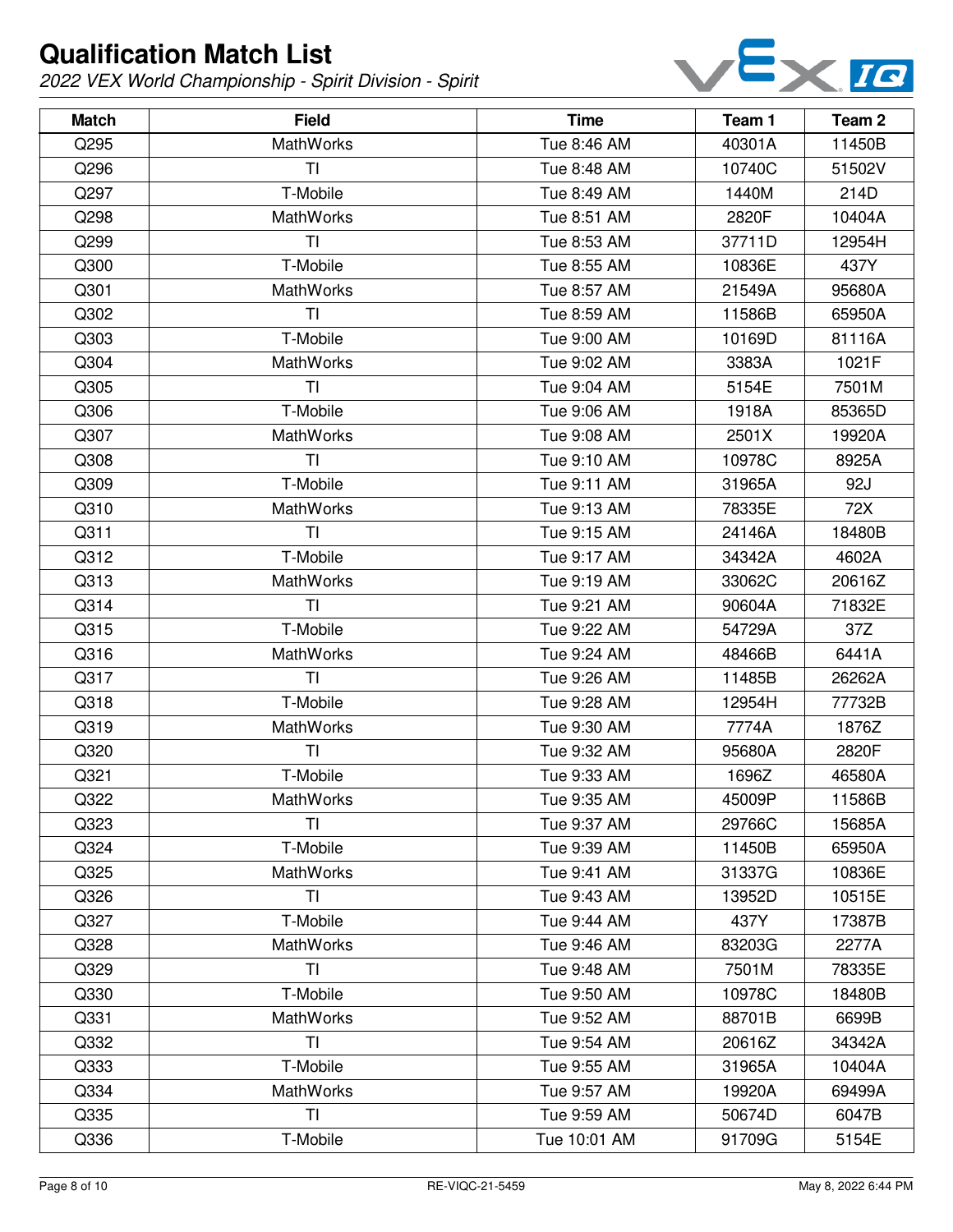

| <b>Match</b> | <b>Field</b>     | <b>Time</b>  | Team 1 | Team 2 |
|--------------|------------------|--------------|--------|--------|
| Q337         | MathWorks        | Tue 10:03 AM | 214D   | 60004A |
| Q338         | ΤI               | Tue 10:05 AM | 4602A  | 10169D |
| Q339         | T-Mobile         | Tue 10:06 AM | 55883D | 86006A |
| Q340         | MathWorks        | Tue 10:08 AM | 92J    | 51502V |
| Q341         | ΤI               | Tue 10:10 AM | 864M   | 359B   |
| Q342         | T-Mobile         | Tue 10:12 AM | 37711D | 3383A  |
| Q343         | MathWorks        | Tue 10:14 AM | 40301A | 43147G |
| Q344         | TI               | Tue 10:16 AM | 71832E | 24146A |
| Q345         | T-Mobile         | Tue 10:17 AM | 85365D | 98825R |
| Q346         | MathWorks        | Tue 10:19 AM | 1918A  | 48466B |
| Q347         | TI               | Tue 10:21 AM | 1440M  | 74778G |
| Q348         | T-Mobile         | Tue 10:23 AM | 81116A | 6441A  |
| Q349         | MathWorks        | Tue 10:25 AM | 985A   | 22250C |
| Q350         | TI               | Tue 10:27 AM | 2501X  | 1021F  |
| Q351         | T-Mobile         | Tue 10:28 AM | 647X   | 21549A |
| Q352         | MathWorks        | Tue 10:30 AM | 11110A | 54729A |
| Q353         | ΤI               | Tue 10:32 AM | 90604A | 10740C |
| Q354         | T-Mobile         | Tue 10:34 AM | 33062C | 1140C  |
| Q355         | MathWorks        | Tue 10:36 AM | 8925A  | 72X    |
| Q356         | ΤI               | Tue 10:38 AM | 37Z    | 17387B |
| Q357         | T-Mobile         | Tue 10:39 AM | 214D   | 78335E |
| Q358         | MathWorks        | Tue 10:41 AM | 45009P | 50674D |
| Q359         | TI               | Tue 10:43 AM | 11485B | 29766C |
| Q360         | T-Mobile         | Tue 10:45 AM | 92J    | 31337G |
| Q361         | MathWorks        | Tue 10:47 AM | 34342A | 6699B  |
| Q362         | TI               | Tue 10:49 AM | 1696Z  | 10978C |
| Q363         | T-Mobile         | Tue 10:50 AM | 10169D | 3383A  |
| Q364         | MathWorks        | Tue 10:52 AM | 20616Z | 55883D |
| Q365         | TI               | Tue 10:54 AM | 2820F  | 48466B |
| Q366         | T-Mobile         | Tue 10:56 AM | 7774A  | 11586B |
| Q367         | MathWorks        | Tue 10:58 AM | 26262A | 24146A |
| Q368         | ΤI               | Tue 11:00 AM | 6047B  | 69499A |
| Q369         | T-Mobile         | Tue 11:01 AM | 4602A  | 5154E  |
| Q370         | <b>MathWorks</b> | Tue 11:03 AM | 1021F  | 46580A |
| Q371         | TI               | Tue 11:05 AM | 647X   | 81116A |
| Q372         | T-Mobile         | Tue 11:07 AM | 95680A | 12954H |
| Q373         | MathWorks        | Tue 11:09 AM | 13952D | 85365D |
| Q374         | <b>TI</b>        | Tue 11:11 AM | 8925A  | 40301A |
| Q375         | T-Mobile         | Tue 11:12 AM | 2277A  | 98825R |
| Q376         | MathWorks        | Tue 11:14 AM | 437Y   | 10740C |
| Q377         | TI               | Tue 11:16 AM | 22250C | 72X    |
| Q378         | T-Mobile         | Tue 11:18 AM | 86006A | 1440M  |